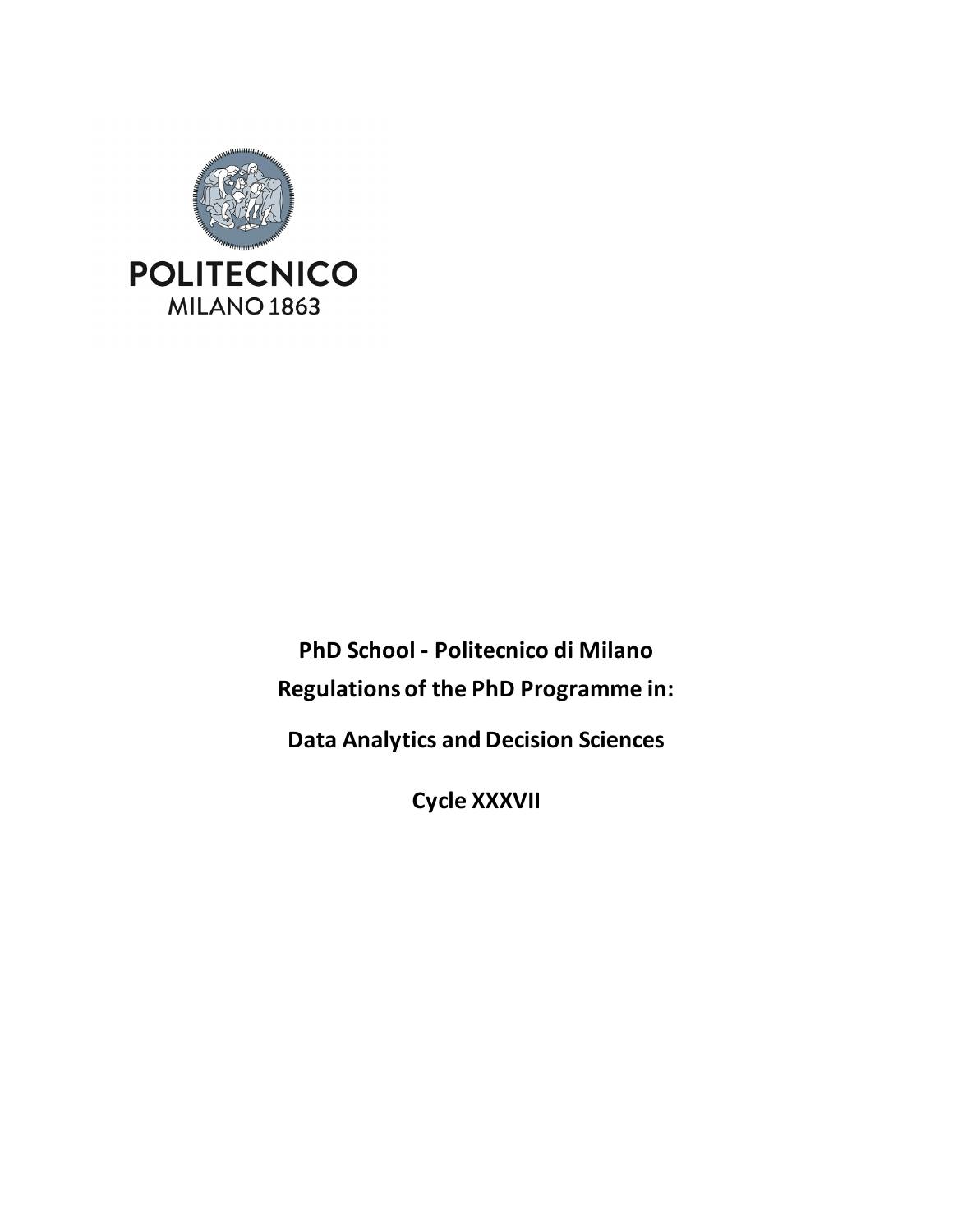# 1. General Information

PhD School - Politecnico di Milano

PhD Programme: Data Analytics and Decision Sciences

Course start: November 2021

Location of the PhD Programme: Milano Leonardo and Milano Bovisa

Promoter Department:

- Dipartimento di Elettronica, Informazione e Bioingegneria (DEIB)
- Dipartimento di Ingegneria Gestionale (DIG)
- Dipartimento di Matematica (DMAT)

Scientific Disciplinary Sectors

- ING-INF/05: Information processing systems
- SECS-S/01: Statistics
- SECS-P/08: Management
- MAT/05: Mathematical Analysis
- MED/01: Medical Statistics
- ING-IND/35: Business and Management Engineering
- ING-IND/17: Industrial Mechanical Systems Engineering
- ING-INF/06: Electronic and Informatics Bioengineering
- ING-INF/04: Systems and control engineering
- ING-INF/03: Telecommunications

#### Areas

- Information Technology
- Management
- Statistics

PhD School website: http://www.polimi.it/phd Ph.D. programme website: https://phd-dads.polimi.it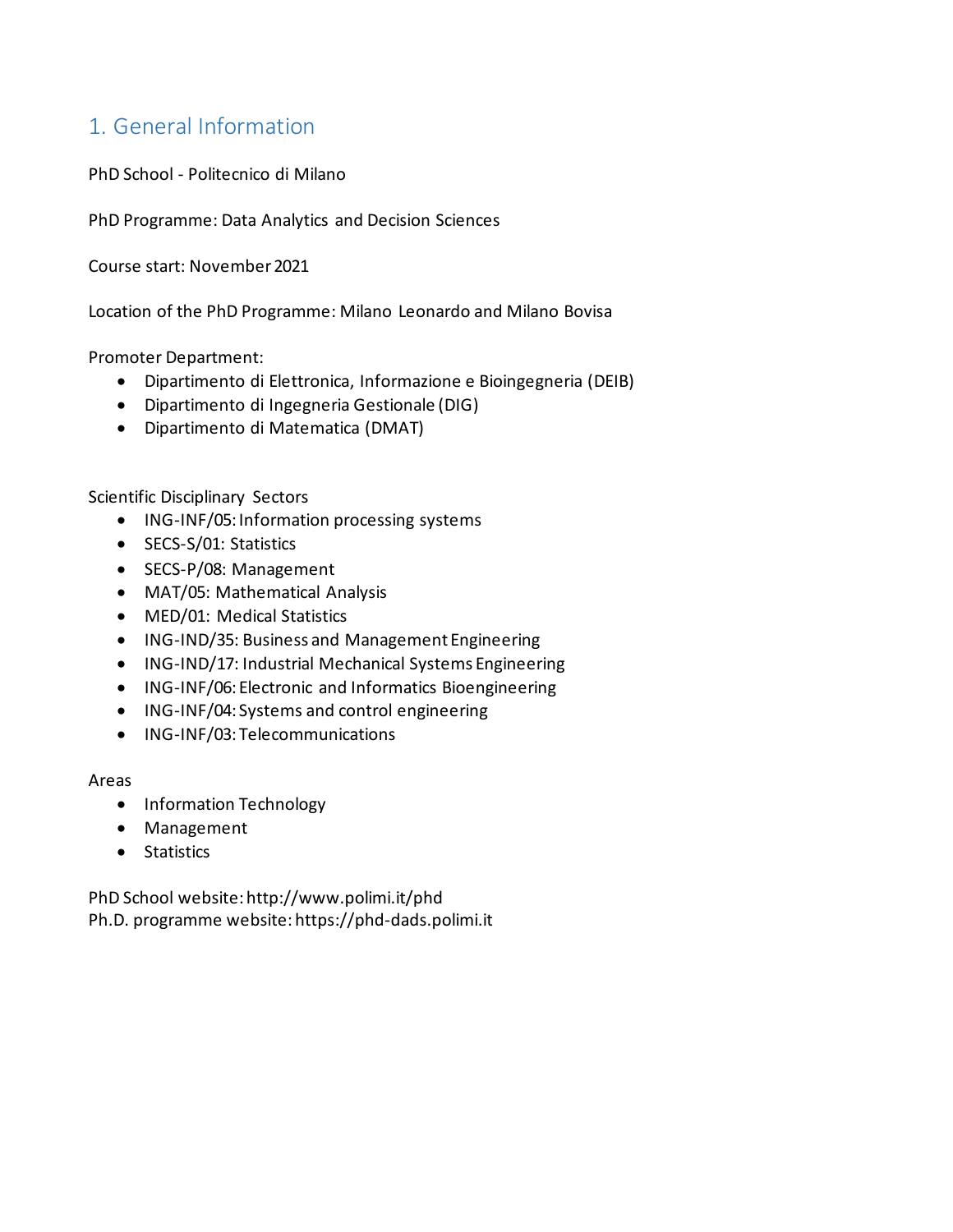# 2. General presentation

The PhD program in Data Analytics and Decision Sciences (DADS) aims at training highly qualified senior data analysts and data managers capable of carrying out research at universities, international institutions, tech and financial companies, regulatory authorities, and other public bodies.

The program stems from the cooperation between three departments - Dipartimento di Elettronica, Informazione e Bioingegneria (DEIB), Dipartimento di Ingegneria Gestionale (DIG), Dipartimento di Matematica (DMAT) and the Center for Analysis, Decisions and Society (CADS) at Human Technopole. It gives the enrolled students the opportunity to work in a highly interdisciplinary environment with strong connections to international research centers and private companies. The program provides successful candidates with the opportunity to acquire a high degree of professional expertise in specific scientific and technological fields.

The program lasts three years: upon its successful completion and final exam, candidates will be awarded the title of PhD in Data Analytics and Decision Sciences. The first year is devoted to the courses that build the broad competence and the strong interdisciplinary set of skills required by data analytics. The next two years focus on the development of the Doctoral thesis. Students are required to spend at least one semester in a research institution abroad, taking advantage of the network of international collaborations of the three departments involved in the program.

The PhD course is run by a Coordinator and a Faculty Board. The Coordinator chairs the Faculty Board, coordinates the preparation of the annual Educational Programme and organises the general educational activities of the PhD course (see Attachment A1). The Faculty Board is responsible for the Educational programme and for teaching and administrative activities related to the PhD course (see Attachment A2).

### 3. Objectives

The program aims at breeding the next generation of data scientists who will tackle the challenges and the opportunities created by the increasing availability of massive amount of data. These data scientists will be able to capture the relevant aspects of phenomena at play, develop adequate models, supervise the development of analytic pipelines, critically analyze the results, and support the technological transfer.

# 4. Professional opportunities and job market

Data Analytics and Decision Sciences graduates are equipped with distinctive skills and advanced knowledge that open up career opportunities at universities, international research centers and institutions, R&D departments, regulatory authorities, financial institutions, tech companies, and other public bodies.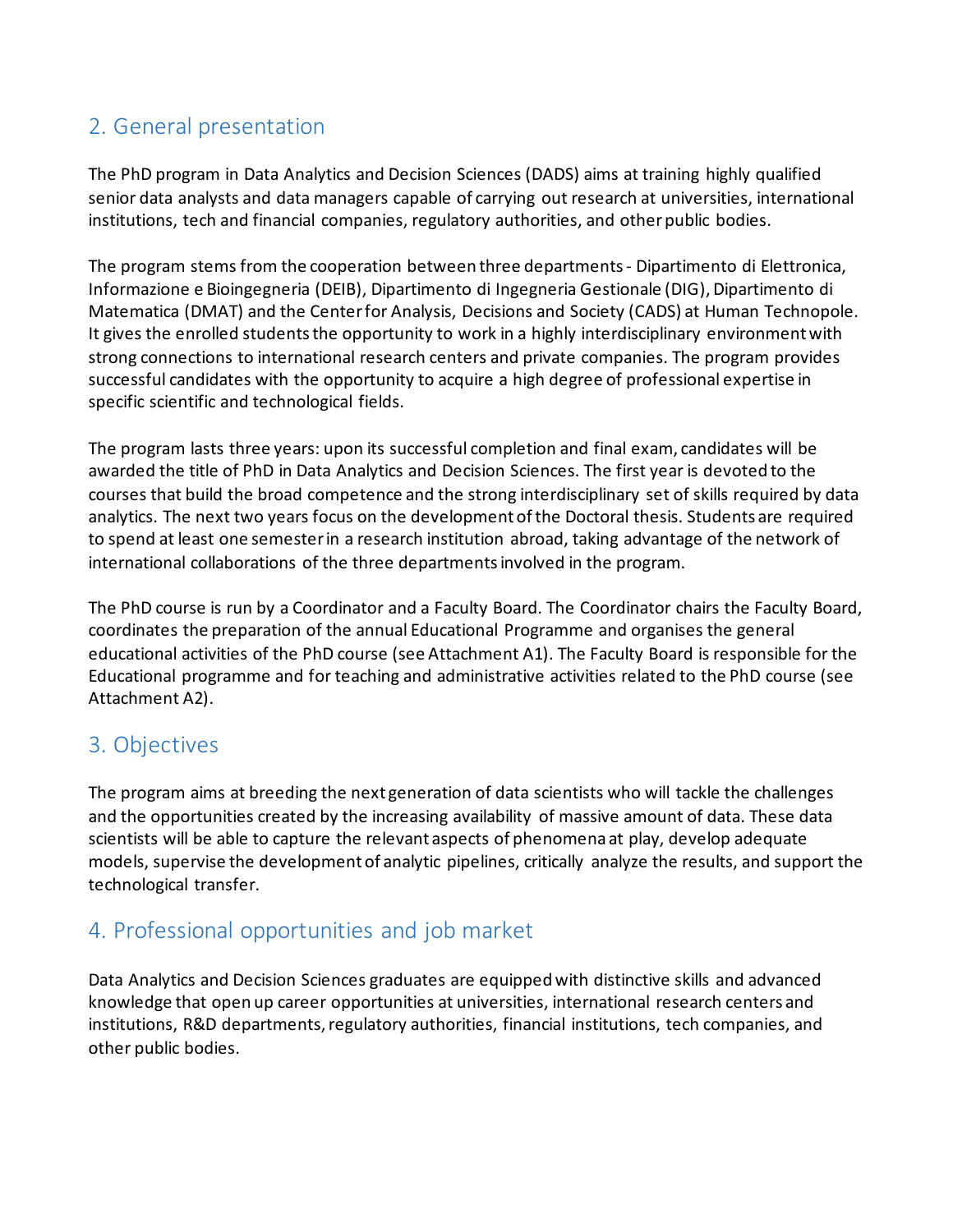## 5. Enrolment

#### **5.1 Admission requirements**

Italian and International citizens can apply. They are requested to have graduated in accordance with the pre-existing laws D.M. 3.11.1999 n. 509, or to have a Master of Science degree in accordance with D.M. 3.11.1999 n. 509, or a Master of Science in accordance with D.M. 22.10.2004 n. 270, or similar academic title obtained abroad, equivalent for duration and content to the Italian title, with an overall duration of university studies of at least five years. The certified knowledge of the English language is a requirement for admission. Please refer to the PhD School website for details. The admission to the programmes will be established according to the evaluation of the candidates' curricula, motivation letters, and an illustrative report about the development of a possible PhD research, which candidates will send contextually with their application to the admission announcement.

#### **5.2 Admission deadlines and number of vacancies**

The number of positions is indicated in the Call for admission to the 37<sup>th</sup> PhD cycle Programmes: <http://www.polimi.it/phd>

Scholarships on specific themes are available, in accordance with what is specified in the call for admission. Each year full scholarships are available for oriented research topics. Financial support for oriented topics is provided by private companies and research institutions like the Center for Analysis, Decisions and Society (CADS) at Human Technopole and Humanitas University. Limited support is also available for research periods abroad and to attend conferences.

### 6. Contents

### **6.1 Requirements for the PhD title achievement**

The achievement of the PhD title in Data Analytics and Decision Sciences requires a study and research activity of at least three years equivalent of full-time study, research and development of PhD thesis. PhD candidates in Data Analytics and Decision Sciences must earn a minimum of 30 course credits (see paragraph 6.3 below), and to continuously conduct studies and research. At the beginning of the course, the Faculty Board assigns one tutor to each PhD candidate to supervise and assist him/her in the overall training programme. The tutor shall be a professor belonging to the Faculty Board. The tutors assist the candidates in the choice of courses to be included in the study plan, which is eventually submitted for approval to the Coordinator of the PhD Programme (see also section 6.4 below). The Faculty Board may assign extra course credits to one or more candidates, in case they need to complete their preparation in specific topics, relevant for their research projects.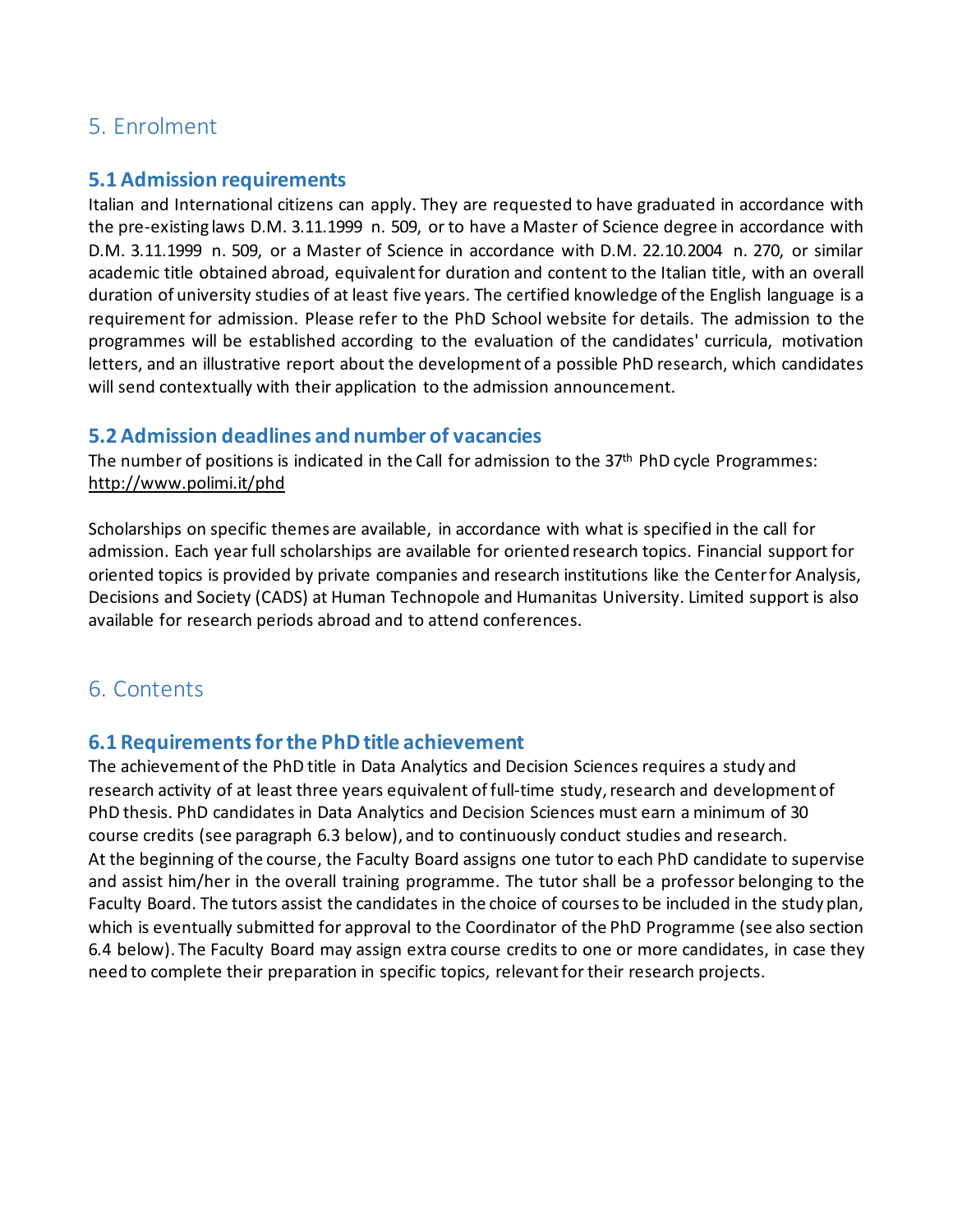#### **6.2 Research development**

The main aim of all Politecnico di Milano PhD programmes is the development in the candidates of a research-oriented mind-set, with expertise and skills in a specific research topic. To this end, candidates develop a problem-solving capability in complex contexts, including the capacity of performing deep problem analysis, identifying original solutions, and evaluating their applicability in practical contexts.

These skills provide the PhD candidates with major opportunities of development in their research both in the academic field, and in public and private organisations.

PhD candidates are requested to develop an original research contribution. The PhD thesis must thus contribute to increase the knowledge in the candidate's research field. Besides, it has to be coherent with the research topics developed in the Department where the PhD Programme is carried out.

The original research results are collected in the PhD thesis, where the candidate's contribution is put in perspective with respect to the research state of the art in the specific research field.

The PhD research is developed under the guidance of two supervisors, who support the candidate in the setting-out and in the everyday activities related to the thesis development. At least one of the supervisors must belong to one of the three founding departments (DEIB, DIG, and DMAT). The other one may also belong to an institution different from Politecnico di Milano. These supervisors can be supported by an additional co-supervisor. Further activities intended to develop the candidate's personal skills and research expertise are encouraged during the PhD path. Candidates must acquire the capability to present and discuss their work in their research community. Consequently, both the participation to international conferences and the publication of the research results in peer-reviewed journals are encouraged. The PhD programme favors the candidates' research interactions with other groups in their research field, preferably abroad. Research visits of at least three months are strongly encouraged, as through them the candidates may acquire further skills to develop their research work and thesis. The duration of the programme is normally three years.

#### **6.3 Objectives and general framework of the teaching activities**

The PhD Programmes and the PhD School activate teaching forms of different kind and credit value, including courses, seminars, project workshops, laboratories. Teaching activities both cover the basic research issues (problems, theories, methods), which represent the founding element of the PhD Programme and identify clearly its cultural position and deepening in a specialist way some research issues connected with the problems developed in the theses. Lessons are usually held in English, except when indicated otherwise. The PhD programme includes at least one complete path delivered in English language. Structured teaching activities allow to earn ECTS credits. Other activities, typically specialised and for which it is difficult to evaluate the learning and its quantification, fall within the scientific activities of which the Faculty Board takes into account in the overall evaluation, but they do not allow to earn ECTS. The PhD School of Politecnico di Milano proposes a set of courses aiming to train the PhD candidates in soft and transferable skills. The skills and abilities provided by these courses are expected to help candidates across different areas of their careers in order to respond to the rapidly evolving needs of the global economy and society at large. Some of the PhD School courses activated for the 2020-202[1](#page-4-0) Academic Year are summarized in the following table: $1$ 

<span id="page-4-0"></span><sup>&</sup>lt;sup>1</sup> The updated list of PhD School courses is available at http://www.dottorato.polimi.it/en/during-your-phd/phd-levelcourses/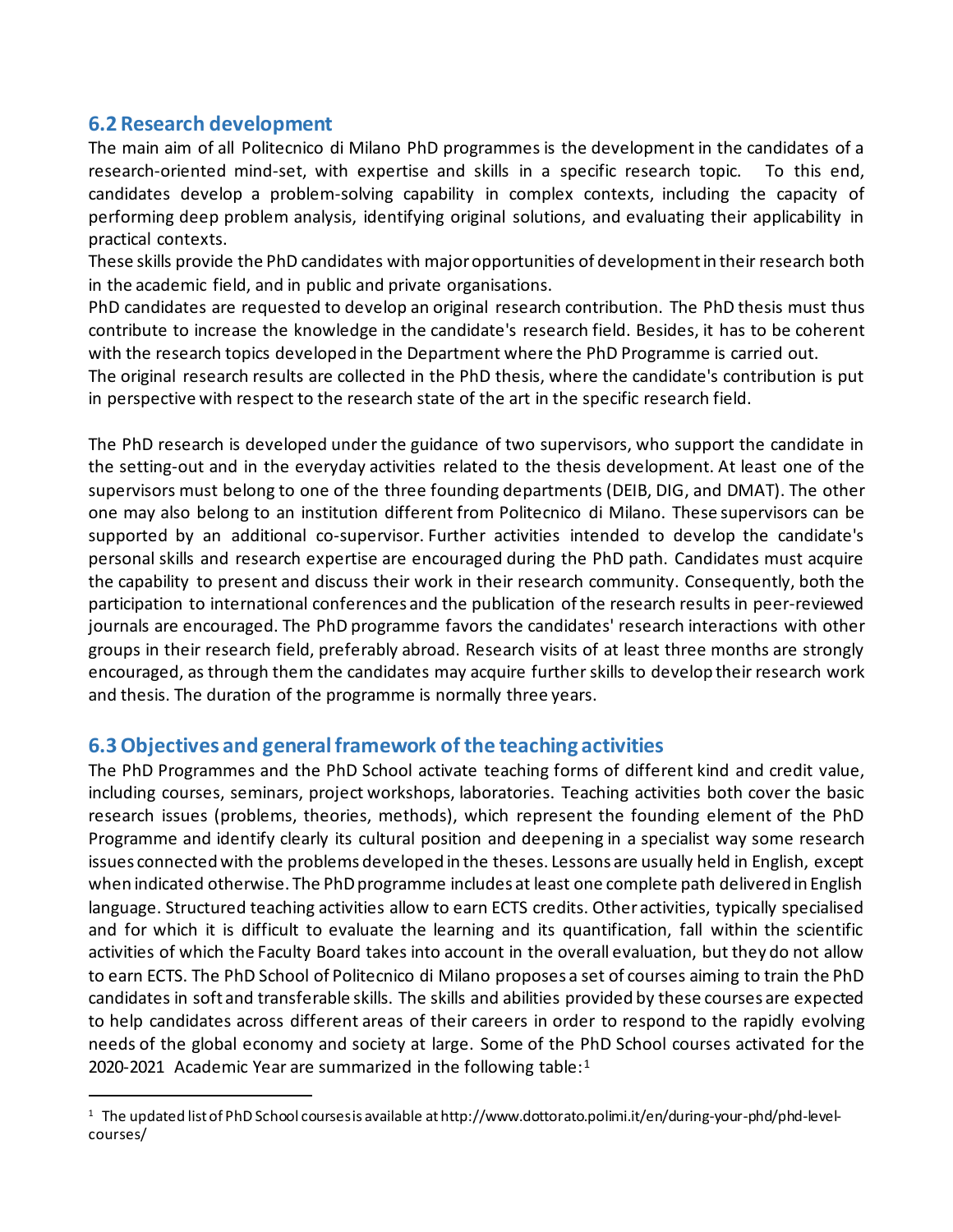| <b>Professor</b> | <b>Course</b>                                                                                                               |  |
|------------------|-----------------------------------------------------------------------------------------------------------------------------|--|
| Aliverti         | <b>Ethics in Research</b>                                                                                                   |  |
| Armondi          | Strengthening Critical Spatial Thinking                                                                                     |  |
| Arnaboldi        | Advanced Interaction Skills for Academic Professionals                                                                      |  |
| <b>Balducci</b>  | Approaches to Resilience: Social, Economic, Environmental and Technological Challenges of<br>Contemporary Human Settlements |  |
| Biscari          | <b>English for Academic Communication</b>                                                                                   |  |
| Cardilli         | European Culture                                                                                                            |  |
| Chiodo           | Epistemology of Scientific and Technological Research (Technologies Reshaping Humans)                                       |  |
| Di Blas          | <b>Professional Communication</b>                                                                                           |  |
| Gianinetto       | The Copernicus Green Revolution for Sustainable Development                                                                 |  |
| larossi          | Power of Images and Visual Communication for Research Dissemination                                                         |  |
| Jacchetti        | Communication Strategies that Score in Worldwide Academia                                                                   |  |
| Lavagna          | Sustainability Metrics, Life Cycle Assessment and Environmental Footprint                                                   |  |
| Mancini          | Project Management (in Action)                                                                                              |  |
| Masarati         | Ethical Aspects of Research on Dual-Use Technologies                                                                        |  |
| Ossi             | Sulla responsabilità della tecnica                                                                                          |  |
| Paganoni         | La comunicazione nella scienza                                                                                              |  |
| Pizzocaro        | Practicing research collaboration / La pratica della collaborazione nella ricerca                                           |  |
| Raos             | Science, Technology, Society and Wikipedia                                                                                  |  |
| Sancassani       | Teaching methodologies, strategies and styles                                                                               |  |
| Valente          | Scientific Reasoning: Philosophy, Logic and Applications                                                                    |  |
| Volontè          | Introduction to academic research                                                                                           |  |
| Zani             | Laboratorio di insegnamento a classi numerose                                                                               |  |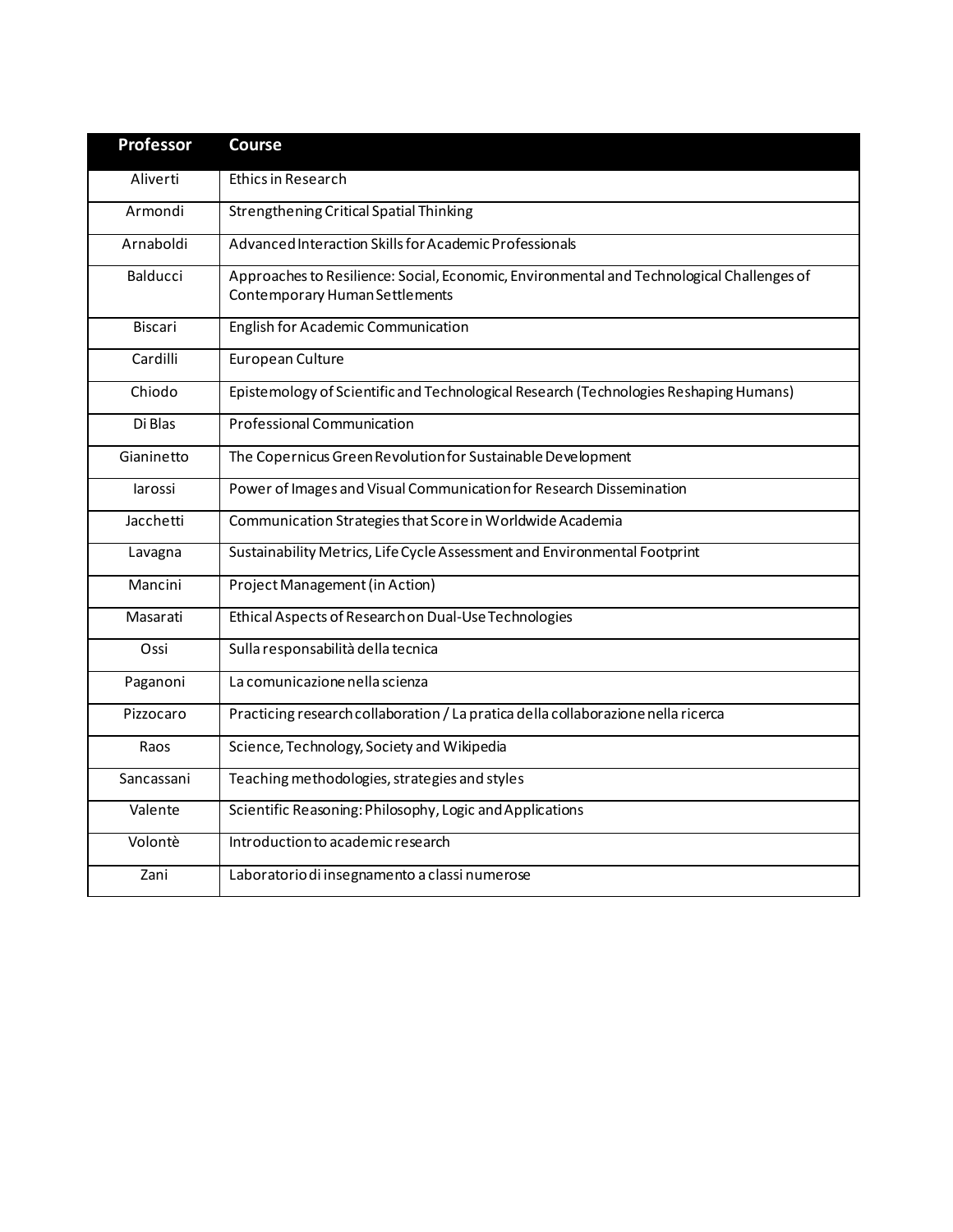At least 10 of the 30 course credits that each candidate is required to earn shall be obtained through soft and transferable skills courses organized by the PhD School. The tables below summarize the candidate's path (as regards coursework activities). At the same time, the programme foresees that the candidates are devoted to research activity in a continuous way, following the lead of their supervisors, and of the Faculty Board.

# First/Second Year

| Courses            | Details or Reference         | Number of credits | <b>Note</b>      |
|--------------------|------------------------------|-------------------|------------------|
|                    |                              | (min-max)         |                  |
| PhD School         | See table and School website | 10                |                  |
| Courses            |                              |                   |                  |
| Courses            |                              | $15 - 20$         |                  |
| characterizing the |                              |                   |                  |
| PhD Programme      |                              |                   |                  |
| Other PhD courses  | Summer/Winter Schools        | $0 - 5$           | To be agreed in  |
|                    | <b>Reading Courses</b>       |                   | advance with the |
|                    | Elective Ph.D. courses       |                   | tutor            |

### Third year

The third year should be devoted entirely to the research and to the development of the PhD thesis.

### PhD Course List

- A. The PhD Programme in Data Analytics and Decision Sciences organizes the three **Characterising Courses** listed in Table A that must be completed by the end of the first year.
- B. The PhD School organises every year general and Interdoctoral courses. The acquisition of **at least 10 credits** is **mandatory** among the courses of B type*.* The list of PhD courses organized by the PhD School is available at the website [http://www.dottorato.polimi.it/en/during-your](http://www.dottorato.polimi.it/en/during-your-phd/phd-school-courses)[phd/phd-school-courses](http://www.dottorato.polimi.it/en/during-your-phd/phd-school-courses)
- C. A maximum of 5 ECTS can be obtained by choosing among courses provided by other PhD programmes at Politecnico di Milano and/or external Institutions. These courses must be agreed in advance with the tutor. A tentative list of pre-approved courses is listed in Table B.

### PREPARATORY COURSES (only if foreseen)

If the supervisor and the tutor find it useful or necessary, that the candidate attends preparatory courses (chosen among the activated courses at the Politecnico di Milano) the Faculty Board of the PhD programme may assign some extra-credits to be acquired to complete the training path. The credits acquired in this way will be considered as additional, in relation to the mandatory credits to be acquired with the PhD courses.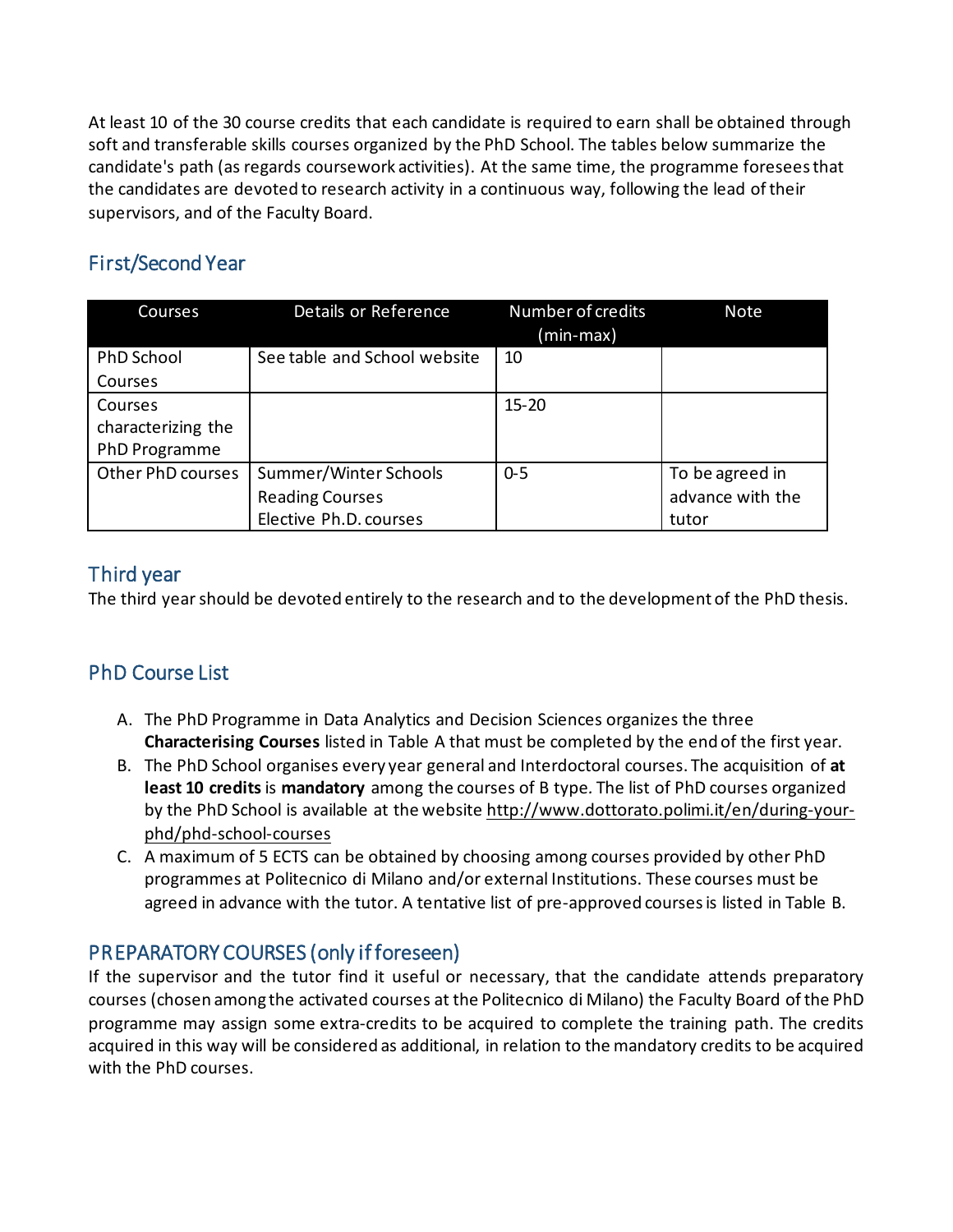### SPECIALISTIC COURSES, LONG-TRAINING SEMINARS

The attendance of Specialist Courses, Workshops, Schools, Seminars cycles is strongly encouraged and (if these seminars, workshops are certified and evaluated) may permit to acquire credits according the modalities established by the Faculty Board and previous approval of the study plan submitted by the candidate. These courses and workshops can be inserted in the study plan, even if they are not evaluated (and therefore not qualified as credits), as optional "additional teaching".

The scheduled course planning for the academic year 2021-2022 follows. Other courses may be activated during the year. In this case the candidates will be promptly informed and will be allowed to insert these new courses in their study plan.

#### **Table A: PHD COURSES CHARACTERISING THE PHD PROGRAMME**

| <b>SSD</b> | <b>Name of the Course</b>                                                             | <b>Professor</b>                                     | A.A./Semester                     | Language | <b>Credits</b> |
|------------|---------------------------------------------------------------------------------------|------------------------------------------------------|-----------------------------------|----------|----------------|
| ING-INF/05 | Time-series exploration with<br>machine and deep learning: from<br>theory to practice | Manuel Roveri                                        | October $2021 -$<br>November 2021 | English  |                |
| SECS-P/08  | <b>Analytics for Society</b>                                                          | Giovanni Azzone<br>Fabio Pammolli<br>Mario Calderini | May $-$ June 2022                 | English  |                |
| SECS-S/01  | Advanced StatIstical Learning for<br>Complex Data                                     | Francesca leva                                       | November 2021-<br>February 2022   | English  |                |

#### **Table B: SUGGESTED CROSS –SECTORAL COURSES**

| Name of the Course                                                                    | <b>Professor</b> | Language | <b>Credits</b> |
|---------------------------------------------------------------------------------------|------------------|----------|----------------|
| Data and Results Visualization                                                        | Lojacono         | English  | 5              |
| Embedded and Edge Artificial Intelligence                                             | Roveri           | English  | 5              |
| Advanced Deep Learning Models and Method                                              | Boracchi         | English  | 5              |
| <b>Online Learning and Monitoring</b>                                                 | Trovò            | English  | 5              |
| Introduction to Quantum Computing                                                     | Pelosi           | English  | 5              |
| Parallel Computing Traditional (core-based) and<br>Emerging (GPU-based Architectures) | Breveglieri      | English  | 5              |
| Mathematical Methods for Deep Learning                                                | Miglio & Verani  | English  | 5              |
| Python per il Calcolo Scientifico                                                     | Miglio           | English  | 5              |
| Advanced topics in Econometrics                                                       | Mosconi          | English  | 5              |
| Modelling and analysis of complex systems                                             | Macchi           | English  | 5              |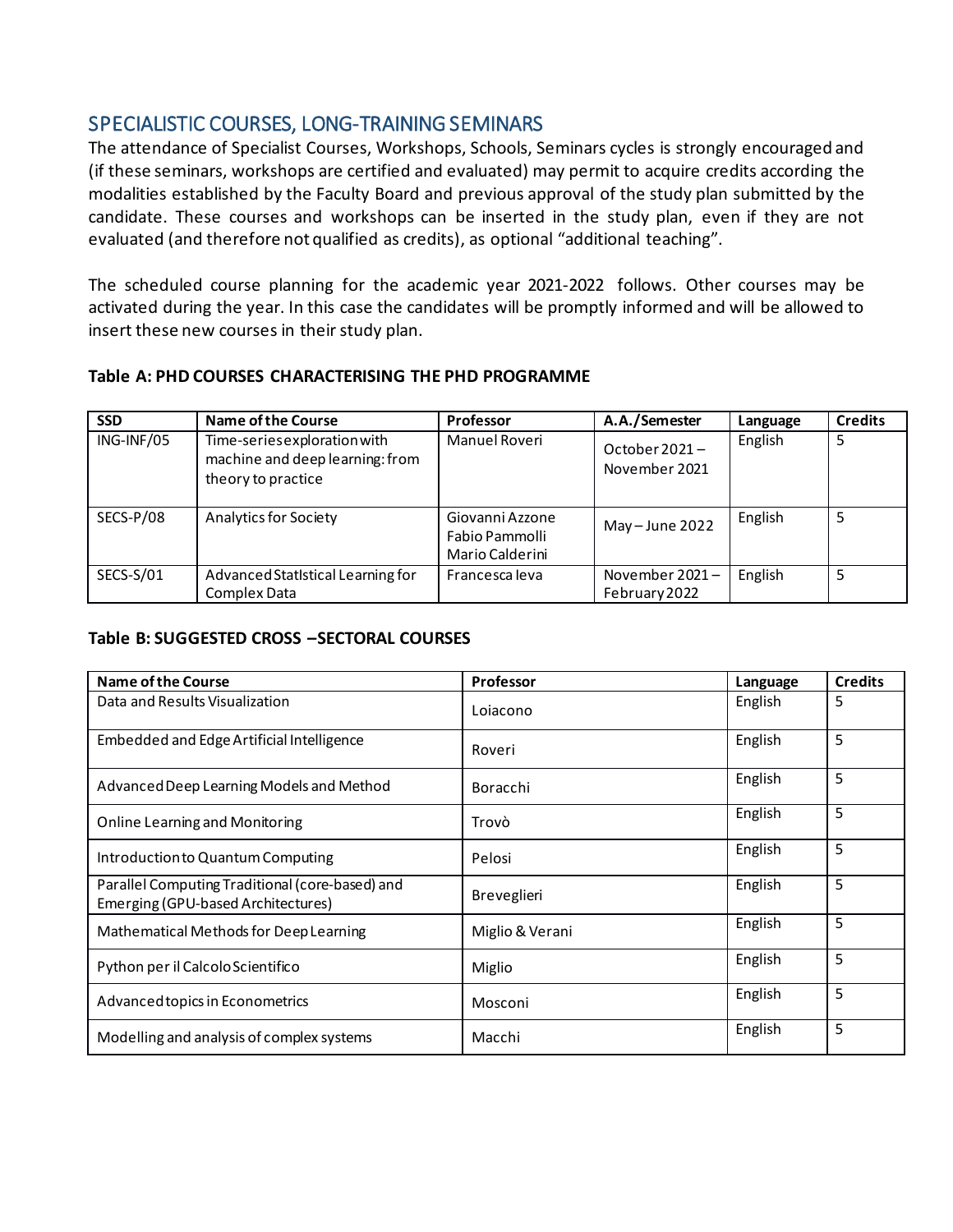#### **6.4 Presentation of the study plan**

PhD candidates must submit a study plan, which may be revised periodically (approximately every three months), in order to adequate them to possible changes in the course list, or to needs motivated by the development of their PhD career. The study plans must be approved by the PhD programme Coordinator, according to the modalities established by the Faculty Board of the PhD Programme itself.

#### **6.5 Yearly evaluations**

Candidates present their work to the Faculty Board at least once a year. In particular, the candidates must pass an annual evaluation in order to be admitted to the following PhD year. The third year evaluation establishes the candidate's admission to the final PhD defense.

As a result of each annual evaluation, the candidates who pass the exam receive an evaluation (A/B/C/D) and may proceed with the enrolment at the following year. Candidates who do not pass the exam are qualified either as "Repeating candidate" (Er) or "not able to carry on with the PhD (Ei)". In the former case (Er), the candidates are allowed to repeat the PhD year at most once. The PhD scholarships – if any – are suspended during the repetition year. In the latter case (Ei) the candidates are excluded from the PhD programme and lose their scholarships – if any. In case the Faculty Board holds appropriate to assign directly an exclusion evaluation (Ei) without a previous repetition year, the request must be properly motivated, and validated by the PhD School. After the final year, candidates who have achieved sufficient results but need more time to draw up their theses, may obtain a prorogation of up to 12 months.

#### **6.6 PhD thesis preparation**

The main objective of the PhD career is the development of an original research contribute. The PhD thesis is expected to contribute to the advance of the knowledge in the candidate's research field. The PhD study and research work is carried out, full time, during the three years of the PhD course. Stages or study periods in (Italian or International) companies or external Institutions may complete the candidate's preparation. The resulting theses need to be coherent with the research issues developed in the Department where the PhD programme is developed. The candidate must present an original thesis, discuss its contribution to the state of the art in the research field in the research community. The PhD research is developed following the lead of a supervisor, who supports the candidate in the setting out and in the everyday activities regarding the thesis development. At the conclusion of the PhD studies, the Faculty Board evaluates the candidates. Candidates who receive a positive evaluation submit their theses to two external reviewers for refereeing. If the evaluation provided by the reviewers is positive (o after the revisions required by the external reviewers), the candidates defend their thesis in a final exam, in front of a Committee composed of three members (at least two of which must be external experts).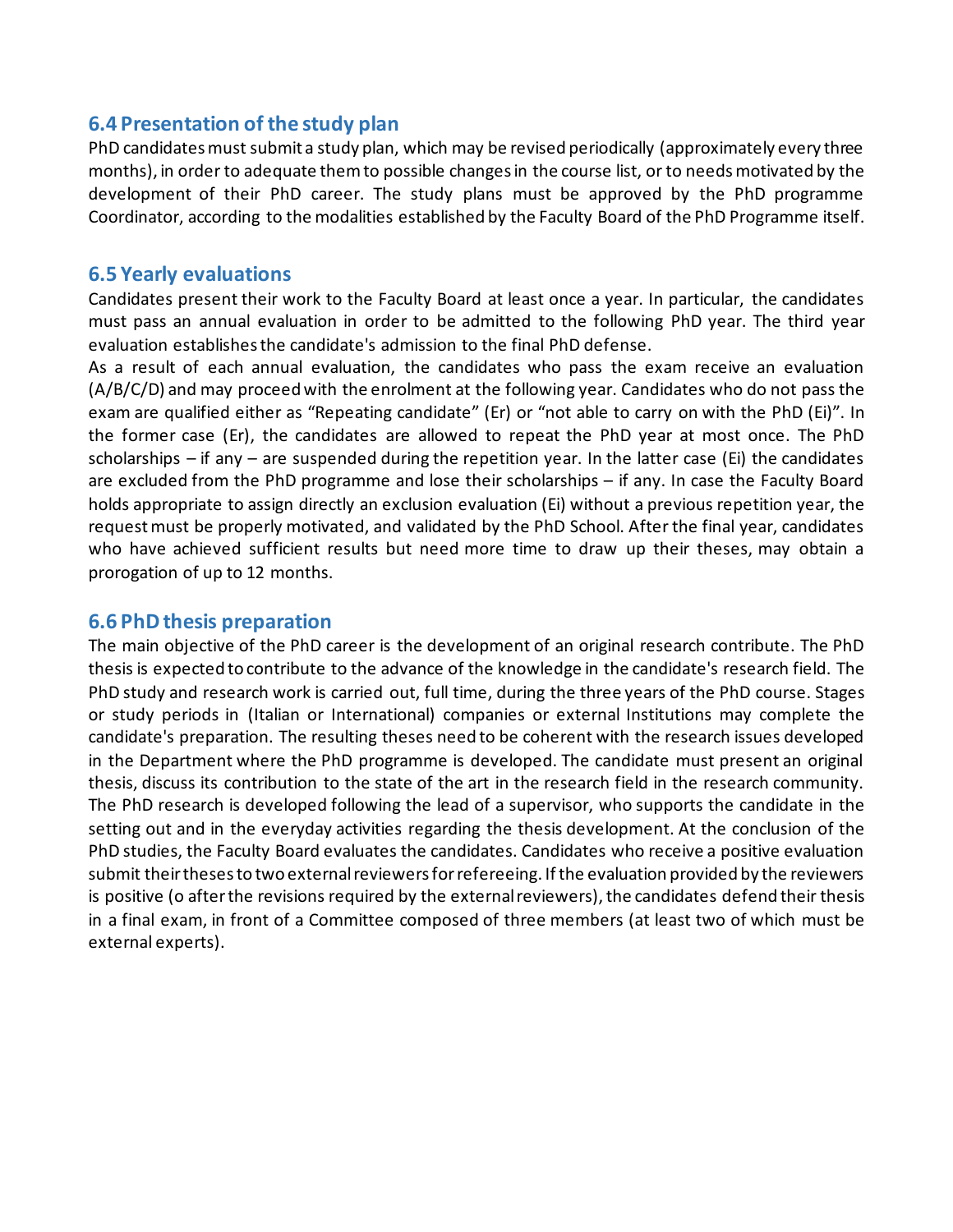# 7. Laboratories, PhD Secretary Services

The secretary service of the PhD programme can be reached by at phd-dads@polimi.it

## 8. Internationalization and inter-sectoriality

Carrying out study and research activities at external laboratories is strongly recommended. Politecnico di Milano supports joint PhD paths with International Institutions, as well as Joint and Double PhD programmes. Further information is available on the PhD School website and on the PhD programme website.

More specifically, the PhD programme in Data Analytics and Decision Sciences collaborates with the Center for Analysis Decisions and Society (CADS) an international research center dedicated to the elaboration and analysis of the analyzing high-throughput data provided by the Human Technopole. Interaction with and exposure to non-academic sectors provides significant benefits to doctoral candidates as well as to research and innovation intensive employment sectors. Direct exposure to the challenges and opportunities in non-academic sectors of the economy and society at large is fostered by networking, connectivity, inter-sectoral mobility and wide access to knowledge.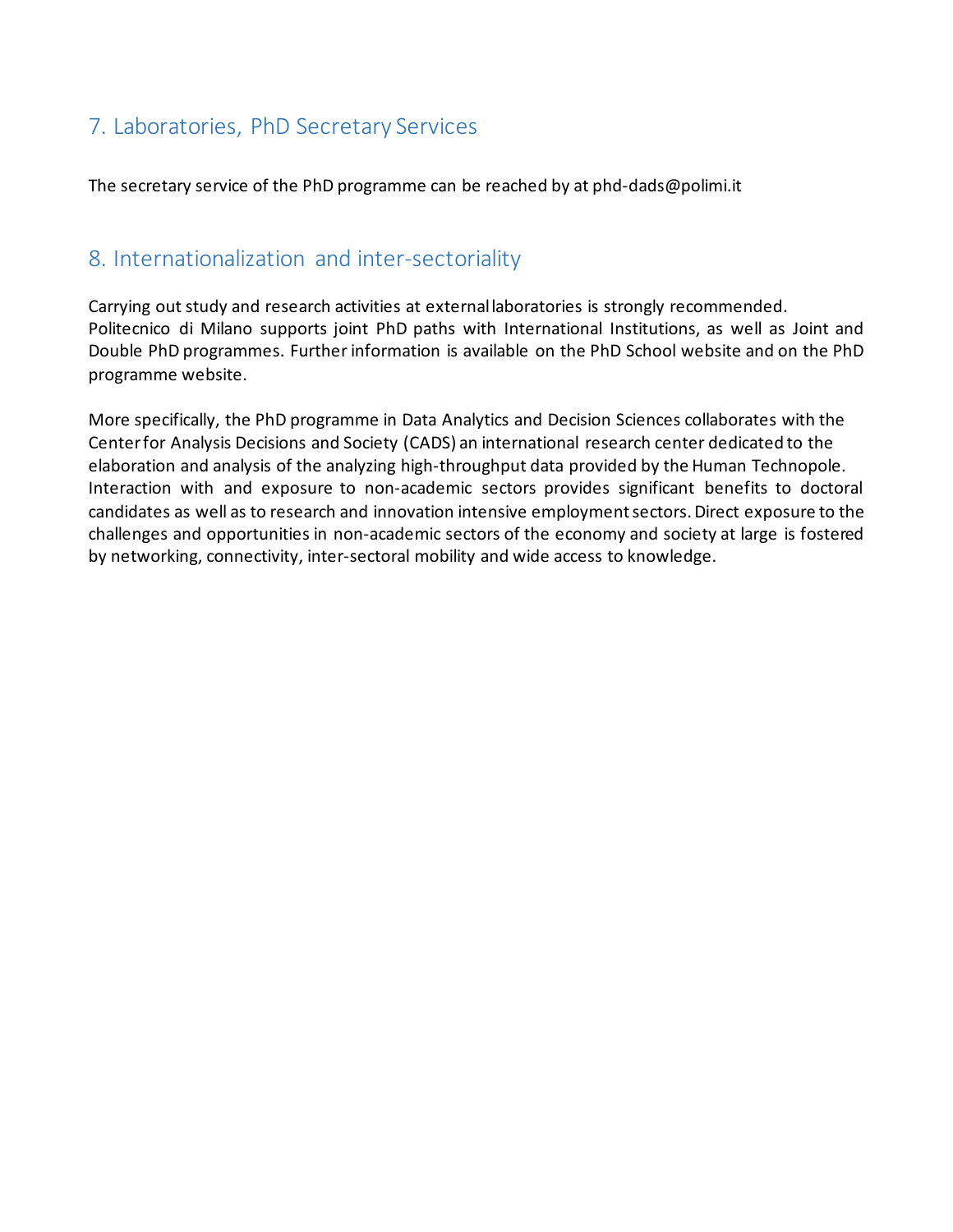### Attachment A1 – PhD Programme Coordinator

Pierluca Lanzi is full professor at Politecnico di Milano, Dipartimento di Elettronica, Informazione e Bioingegneria, School of Industrial Engineering and Information. He has been working in the area of Data Mining since 1995 when he did an internship in the Data Mining group of CSELT laboratories. He received his PhD in 1999 with a thesis on Genetics-Based Machine Learning. His research interests include data mining, machine learning, and data-driven game design. He published several papers on international journals and conferences. He has been the editor in chief of ACM SIGEvolution from 2006 to 2014. He has served as associate editor of Applied Soft Computing (Elsevier), Evolutionary Computation (MIT Press) and IEEE Transactions on Computational Intelligence and AI in Games. He served as general chair of the 2009 IEEE Symposium on Computational Intelligence and Games (IEEE CIG- 2009) and the 2011 ACM Genetic and Evolutionary Computation (ACM GECCO-2011).